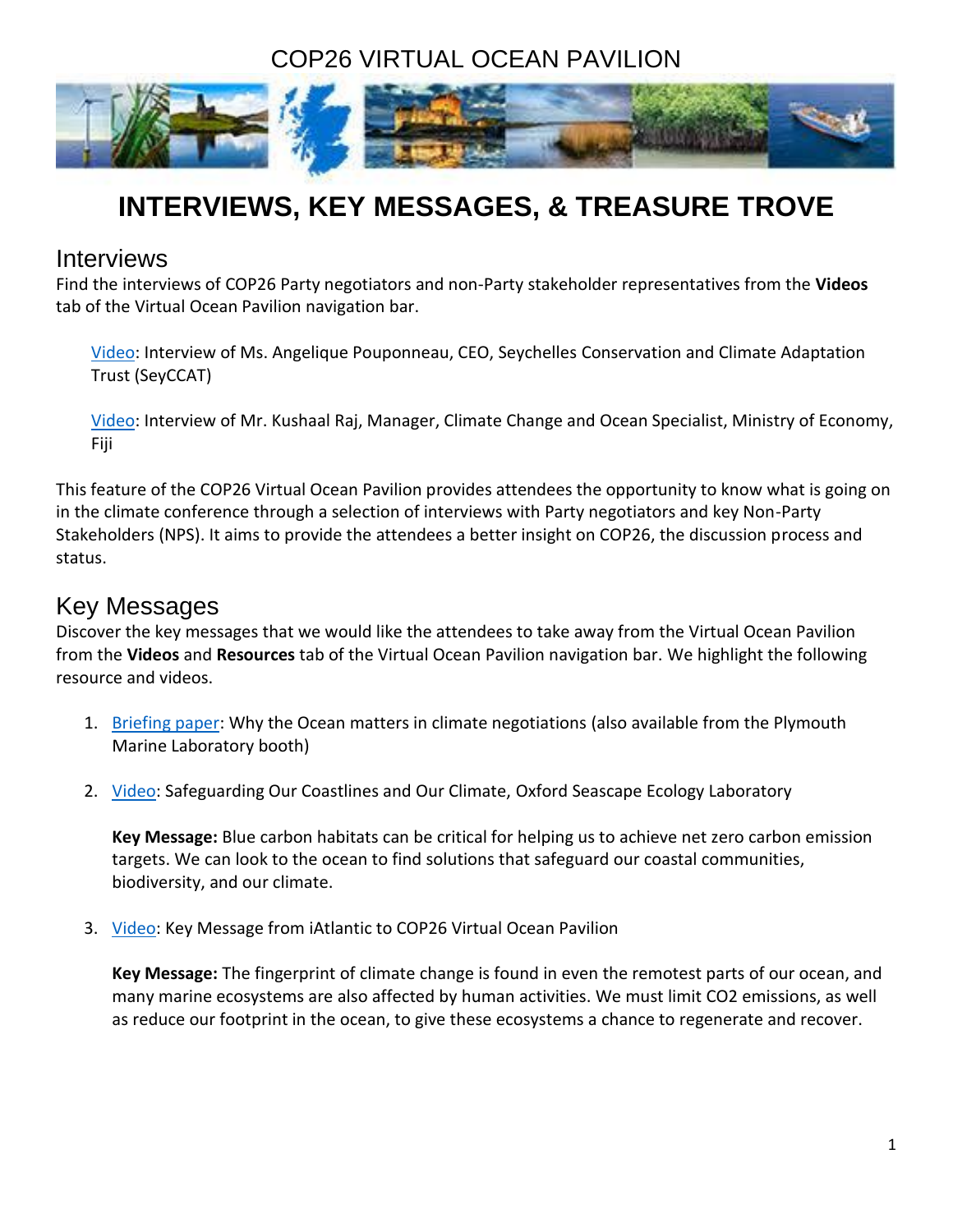4. *[Video:](https://youtu.be/u1kfZdAMSZo) Key Message from the Global Ocean Biodiversity Initiative to COP26 Virtual Ocean Pavilion* 

**Key Message:** Climate change is driving regime shifts, relocating whole ecosystems. However, many communities, such as coral reefs, are sessile and cannot move or adapt quickly enough to keep up with the pace of ocean warming and the acute impacts of marine heatwaves. GOBI is looking to COP26 to negotiate the conditions and time needed for these marine ecosystems to recover.

5. [Video:](https://www.youtube.com/watch?v=Uc2GJJpBZYY) Restoring Meadows, Marsh and Reef (ReMeMaRe) around English coasts and beyond, UK Environment Agency

**Key Message:** Estuarine and coastal habitats have suffered substantial losses, due to the transformation of the land-sea boundary caused by human activities. With this, we have also lost the many benefits that they provide. Recognising these historical losses, the "Restoring Meadows, Marshes and Reefs (ReMeMaRe)" initiative (pronounced re-memory), has an ambitious vision to restore seagrass meadows, saltmarshes and native oyster reefs across the English coastline, reversing centuries of decline, for the benefit of people and nature.

## Treasure Trove

In addition to the interviews and key messages, explore a collection of ocean videos, music, art and poetry, games and puzzles, ocean and climate stories, reports, and other publications from around the world, and other finds from the **Programme**, **Videos** and **Resources** tabs of the Virtual Ocean Pavilion navigation bar.

### **From the Vermont Law School:**

Student delegates from Vermont Law School's observer delegation join the Virtual Ocean Pavilion to cover core aspects of COP and provide an overview of COP26.

- 1. [Video:](https://youtu.be/gYtjho3b4bA) What is COP26?
- 2. [Video:](https://youtu.be/bNNYokVtk-4) ¿Que es la COP26?

Student delegates from Vermont Law School's observer delegation join the Virtual Ocean Pavilion to explore the role of the ocean in the international climate negotiations.

- 3. [Video:](https://youtu.be/05IDi-1E7Og) The Ocean Climate Nexus, Vermont Law School and the COP26 Virtual Ocean Pavilion
- 4. [Video:](https://youtu.be/jOXMX-JIDNk) La relación entre el océano y el clima: VLS Student Observer Delegation, COP26 Virtual Ocean Pavilion

### **From the Youth4Ocean Forum and University of Strathclyde:**

Presentation by Dr. Jack Laverick on *A youth perspective on climate change and the ocean*, delivered during the UNFCCC COP26 Official Side Event on *Ocean solutions: Coordination and collaboration for ocean-based mitigation and adaptation* held on November 4, 2021. The side event recording may be viewed [here.](https://www.youtube.com/watch?v=9CB8a-kamRE&list=PLBcZ22cUY9RL4TEKTBfoLupiqS5n7Kr6c&index=158)

### **From Michael Snyder/Interdependent Pictures:**

Award-winning documentary [film:](https://player.vimeo.com/video/640821538) *[Into the Dark](https://vimeo.com/manage/videos/365831168)* by Michael Snyder, Blue Earth Alliance Photographer, Interdependent Pictures.